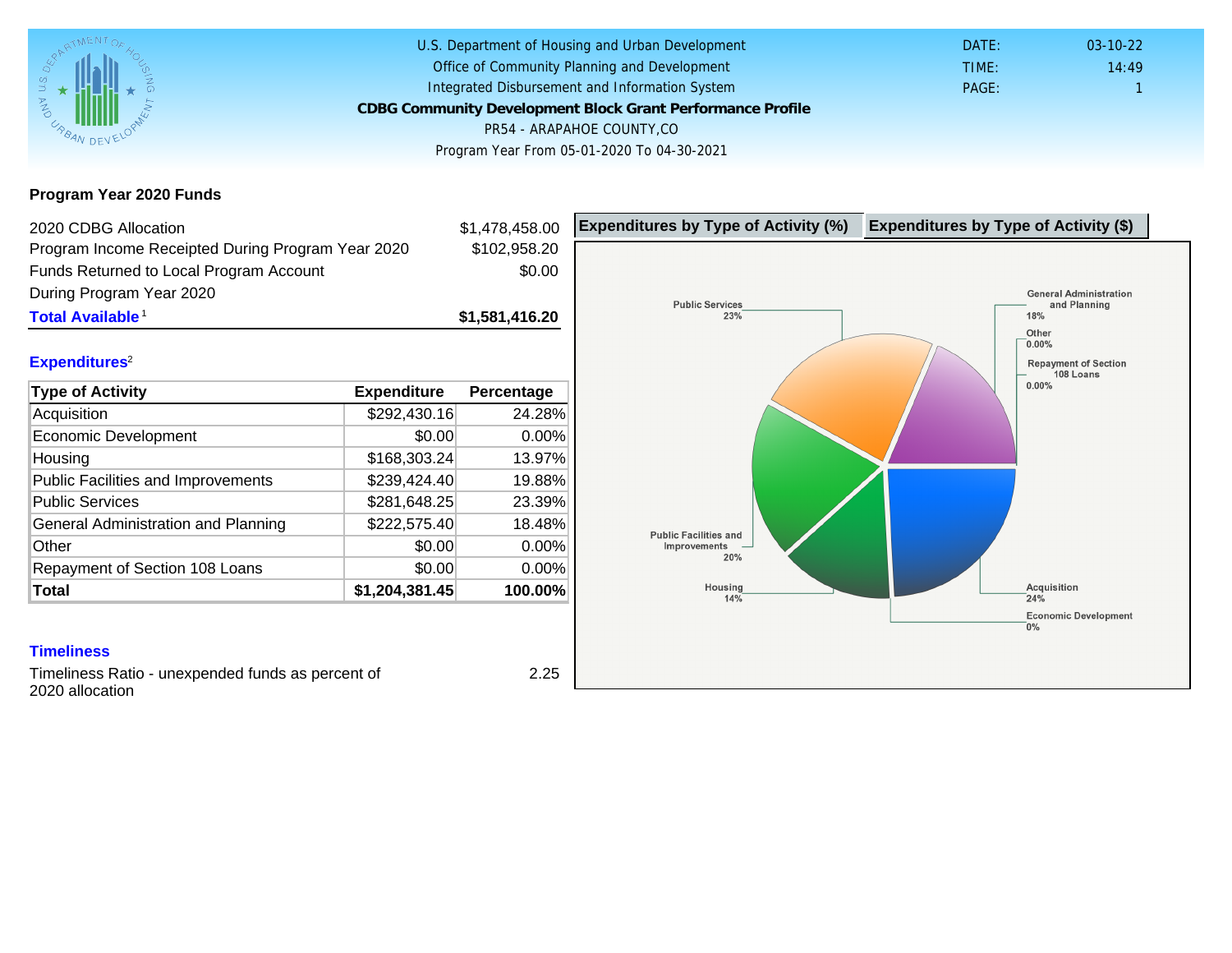## Program Targeting

| 1 - Percentage of Expenditures Assisting Low-<br>and Moderate-Income Persons and Households<br>Either Directly or On an Area Basis <sup>3</sup>                                                                              | 100.00%  |
|------------------------------------------------------------------------------------------------------------------------------------------------------------------------------------------------------------------------------|----------|
| 2 - Percentage of Expenditures That Benefit<br>Low/Mod Income Areas                                                                                                                                                          | 20.59%   |
| 3 -Percentage of Expenditures That Aid in The<br>Prevention or Elimination of Slum or Blight                                                                                                                                 | $0.00\%$ |
| 4 - Percentage of Expenditures Addressing<br><b>Urgent Needs</b>                                                                                                                                                             | $0.00\%$ |
| 5-Funds Expended in Neighborhood<br>(Community For State) Revitalization Strategy<br>Areas and by Community Development<br>Financial Institution.<br>6-Percentage of Funds Expended in<br>Neighborhood (Community For State) | \$0.00   |
| Revitalization Strategy Areas and by Community<br>Development Financial Institution                                                                                                                                          | $0.00\%$ |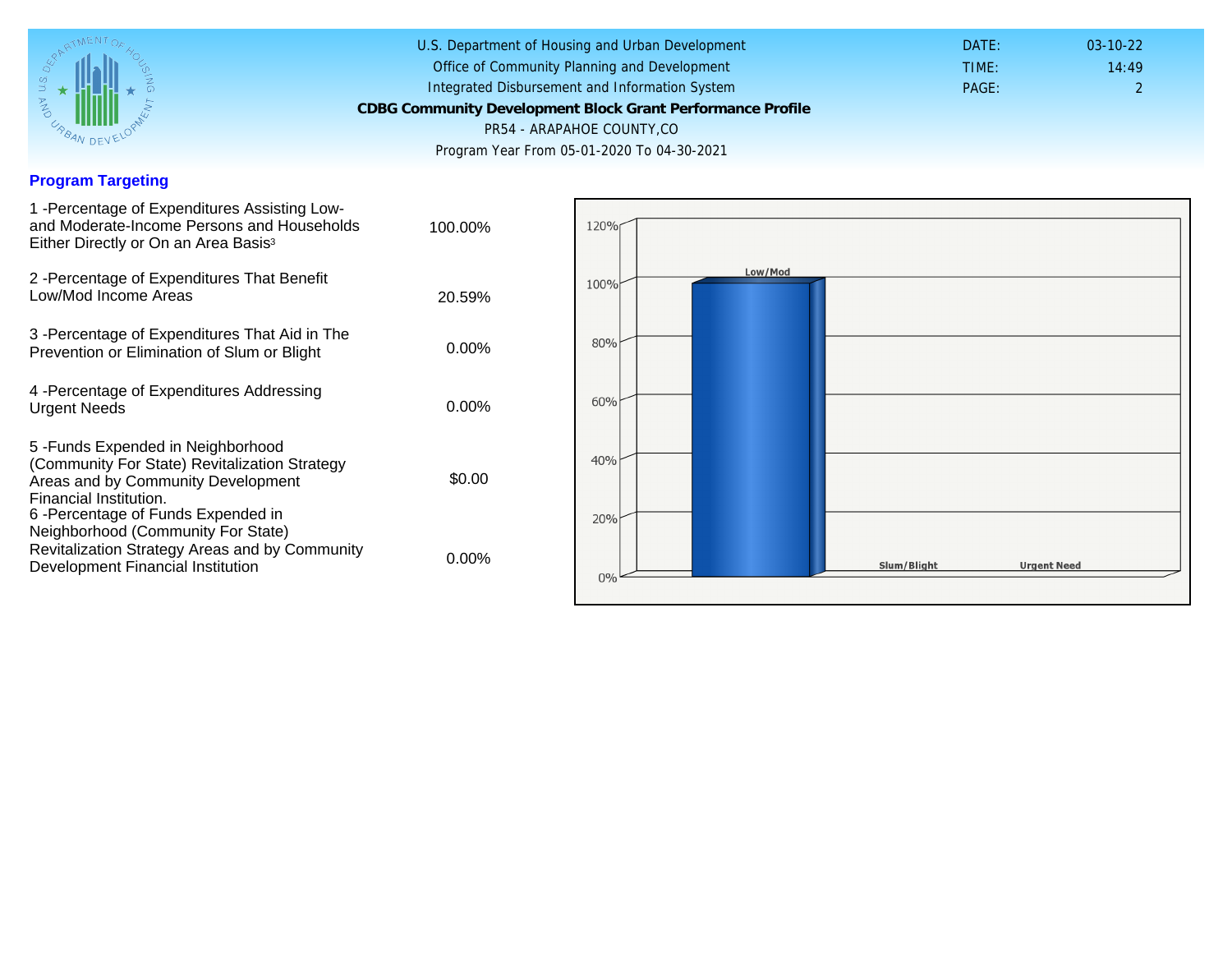## CDBG Beneficiaries by Racial/Ethnic Category <sup>4</sup>

| Race                                              | Total    | Hispanic |
|---------------------------------------------------|----------|----------|
| White                                             | 82.23%   | 81.82%   |
| Black/African American                            | 7.60%    | 5.19%    |
| Asian                                             | 0.97%    | $0.00\%$ |
| American Indian/Alaskan Native                    | 1.03%    | 0.43%    |
| lNative Hawaiian/Other Pacific Islander           | 0.58%    | 0.43%    |
| American Indian/Alaskan Native & White            | 0.45%    | $0.00\%$ |
| Asian & White                                     | 0.13%    | 0.00%    |
| Black/African American & White                    | 0.97%    | $0.00\%$ |
| Amer. Indian/Alaskan Native & Black/African Amer. | 0.13%    | $0.00\%$ |
| <b>Other multi-racial</b>                         | 5.92%    | 12.12%   |
| Asian/Pacific Islander (valid until 03-31-04)     | $0.00\%$ | $0.00\%$ |
| Hispanic (valid until 03-31-04)                   | 0.00%    | 0.00%    |

## Income of CDBG Beneficiaries

| Income Level                          | Percentage |  |
|---------------------------------------|------------|--|
| Extremely Low Income (<=30%)          | 59.05%     |  |
| Low Income (30-50%)                   | 26.53%     |  |
| Moderate Income (50-80%)              | 10.69%     |  |
| Total Low and Moderate Income (<=80%) | 96.27%     |  |
| Non Low and Moderate Income (>80%)    | 3.73%      |  |